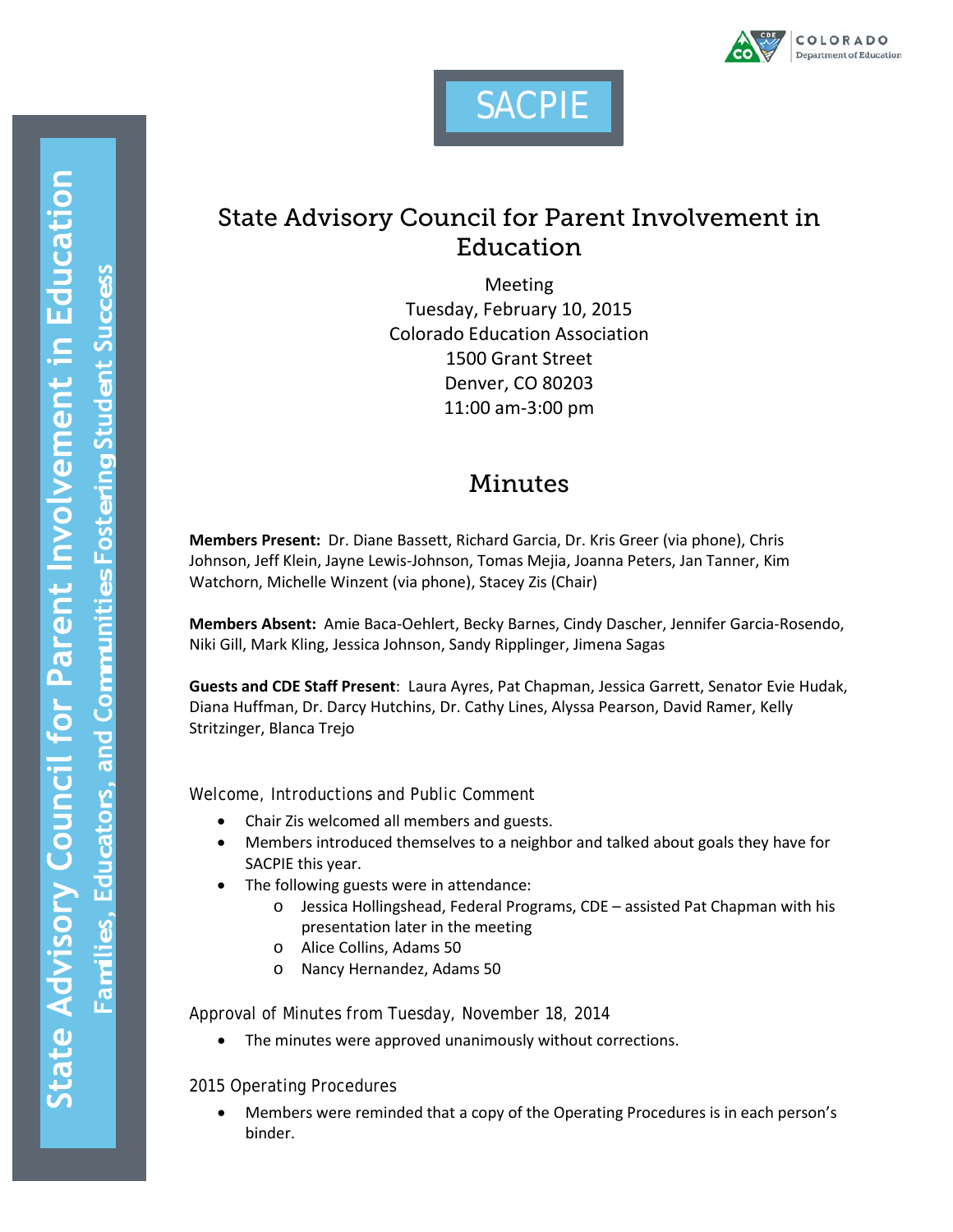

#### CDE Update

- Dr. Hutchins is considering reducing the Promising Practices Trainings from all day to two hours and focusing strictly on the national standards. Some members supported the idea, some didn't. This is an ongoing discussion.
- The Promising Partnership Practices (PPP) ad hoc committee is collecting PPPs for publication this is due late April.
- Survey update Dr. Hutchins is asking districts whether they would like to be part of the pilot.
- *Family and School Partnership in Education Month* will be celebrated on October 9, 2015.
- A few new members may be approved by the Colorado State Board of Education in March.
- Also in March, the SACPIE 2014 Annual Report may be presented to the State Board.

Guest Speaker: Colorado's Elementary and Secondary Education Act (ESEA) Flexibility Waiver

- Chair Zis introduced Pat Chapman, Executive Director of Federal Programs, Colorado Department of Education.
- Pat spoke about:
	- o Colorado's ESEA Waiver and its renewal.
	- $\circ$  Discrepancies between state and federal accountability systems and trying to align those systems.
	- o Impact of the waiver.
	- $\circ$  Waiver expires at end of this school year; deadline to submit request to renew is March 31, 2015.
	- o He will work with Dr. Hutchins to disseminate information to SACPIE.

Guest Speaker: School and District Performance Frameworks

- Chair Zis introduced Alyssa Pearson, Executive Director of Accountability, Colorado Department of Education.
- Alyssa spoke about:
	- o Colorado's Accountability Components.
	- o Performance Indicators and Data.
	- o Purpose and Goals of the Accountability Work Group (AWG).
	- $\circ$  Suggestions for improvement in current performance frameworks and increasing parent involvement.
- Discussion ensued.

SACPIE Spotlight: Sharing About Council Organizations

- Jan Tanner provided an overview of the Colorado Association of School Boards.
- Blanca Trejo spoke about College in Colorado.

Committee Reporting

• **Higher Education** Kim Watchorn, Co-Chair

> The Higher Education Committee has a monthly phone meeting. They have updated the best practices document and are working on posting it on the SACPIE webpage. The committee has two different audiences – they are discussing how to align them.